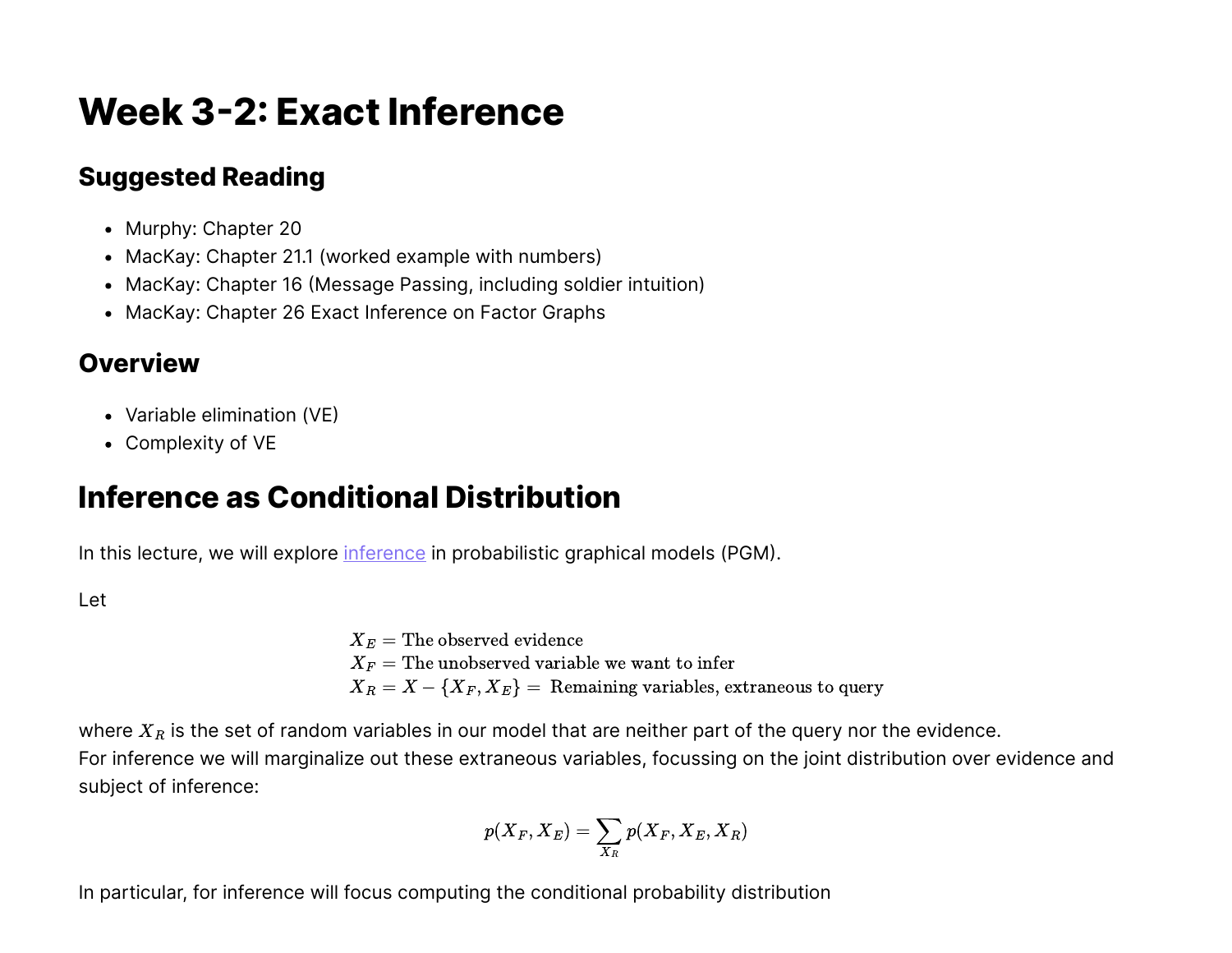$$
p(X_F|X_E) = \frac{p(X_F,X_E)}{p(X_E)} = \frac{p(X_F,X_E)}{\sum_{X_F} p(X_F,X_E)}
$$

Note that the conditional distributions can be computed by marginalizing over all the other variables, including extraneous, in our model's joint distribution.

$$
p(X_F,X_E)=\sum_{X_R}p(X_F,X_E,X_R)
$$

The subject of this lecture will be concerned with how to efficiently marginalize over all variables.

We will see that the order which variables are marginalized over can considerably affect the computational cost, and doing the marginalization naively can incur an exponential cost in the number of random variables.

## **Variable elimination**

#### [Variable elimination](https://en.wikipedia.org/wiki/Variable_elimination) is

- A simple and general **exact inference** algorithm in *any* probabilistic graphical model (though we focus on Directed Acyclic Graphical models).
- Has computational complexity that depends on the graph structure of the model. We saw last lecture that the graph structure corresponds to independence assumptions encoded into the model.
- Can use *dynamic programming* to avoid enumerating all variable assignments.

#### **Simple Example: Chain**

Lets start with the example of a simple chain

$$
A \to B \to C \to D
$$

where we want to compute  $P(D)$ , with no observations for other variables.

We have

$$
X_F = \{D\},\ X_E = \{\},\ X_R = \{A,B,C\}
$$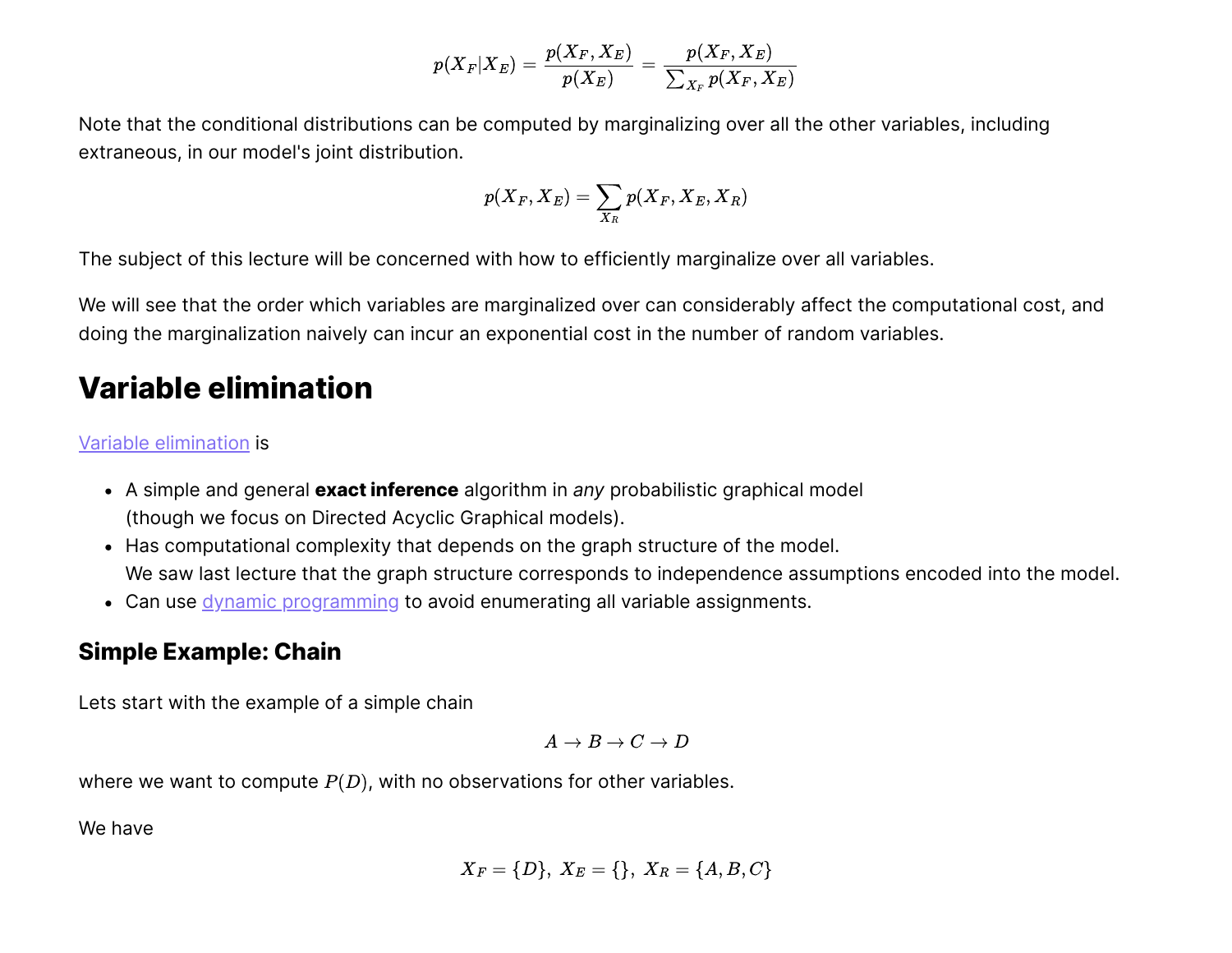We saw last lecture that this graphical model describes the factorization of the joint distribution as:

$$
p(A,B,C,D)=p(A)p(B|A)p(C|B)p(D|C)
$$

If the goal is to compute the marginal distribution  $p(D)$  with no observed variables then we marginalize over all variables but  $D$ :

$$
p(D) = \sum_{A,B,C} p(A,B,C,D)
$$

However, if we do this sum naively, it will be exponential  $O(k^n)$ :

.

$$
\begin{aligned} p(D) &= \sum_{A,B,C} p(A,B,C,D) \\ &= \sum_C \sum_B \sum_A p(A) p(B|A) p(C|B) p(D|C) \end{aligned}
$$

In particular, we are summing over the elements of  $A$  for every term in the sum over elements in  $B$ 

Instead, if we choose a different order for the sums, or **elimination ordering**:

$$
p(D) = \sum_{C,B,A} p(A,B,C,D)
$$
  
= 
$$
\sum_C p(D|C) \sum_B p(C|B) \sum_A p(A)p(B|A)
$$

we reduce the complexity by first computing terms that appear across the other marginalization sums.

$$
P(D) = \sum_{C} p(D|C) \sum_{B} p(C|B) \sum_{A} p(A)p(B|A)
$$
  
= 
$$
\sum_{C} p(D|C) \sum_{B} p(C|B)P(B)
$$
  
= 
$$
\sum_{C} p(D|C)P(C)
$$

So, by using dynamic programming to do the computation *inside out* instead of *outside in*, we have done inference over the joint distribution represented by the chain *without generating it explicitly*. The cost of performing inference on the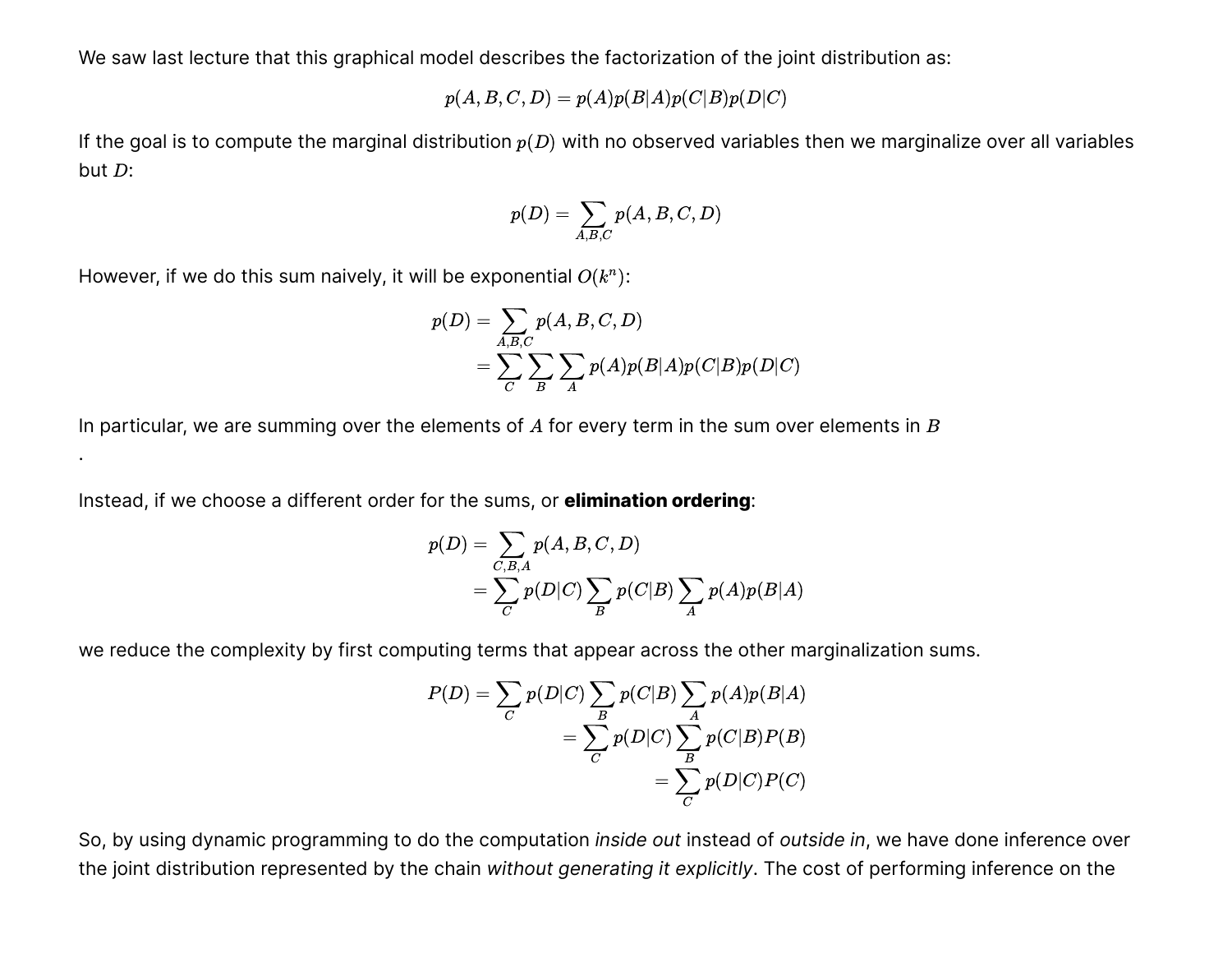chain in this manner is  $\mathcal{O}(nk^2)$ . In comparison, generating the full joint distribution and marginalizing over it has complexity  $\mathcal{O}(k^n)!$ 

#### **Simple Example: DGM**

Lets take the DGM we saw in lecture 3



To answer the inference question, observing the state of a random variable  $X_6=\bar{x}_6$ , what is  $p(X_1|\bar{x}_6)?$ 

The  $\bar{x}$  denotes that the variable is observed.

First, recall that the above graphical model describes a factorization of the joint distribution encoding independence between variables:

$$
p(x_1,\ldots,x_6)=p(x_1)p(x_2|x_1)p(x_3|x_1)p(x_4|x_2)p(x_5|x_3)p(x_6|x_2,x_5)
$$

Where the random variables under the joint distribution are inferred, observed, or marginalized respectively:

$$
X_F=\{x_1\}, X_E=\{x_6\},\ X_R=\{x_2, x_3, x_4, x_5\}
$$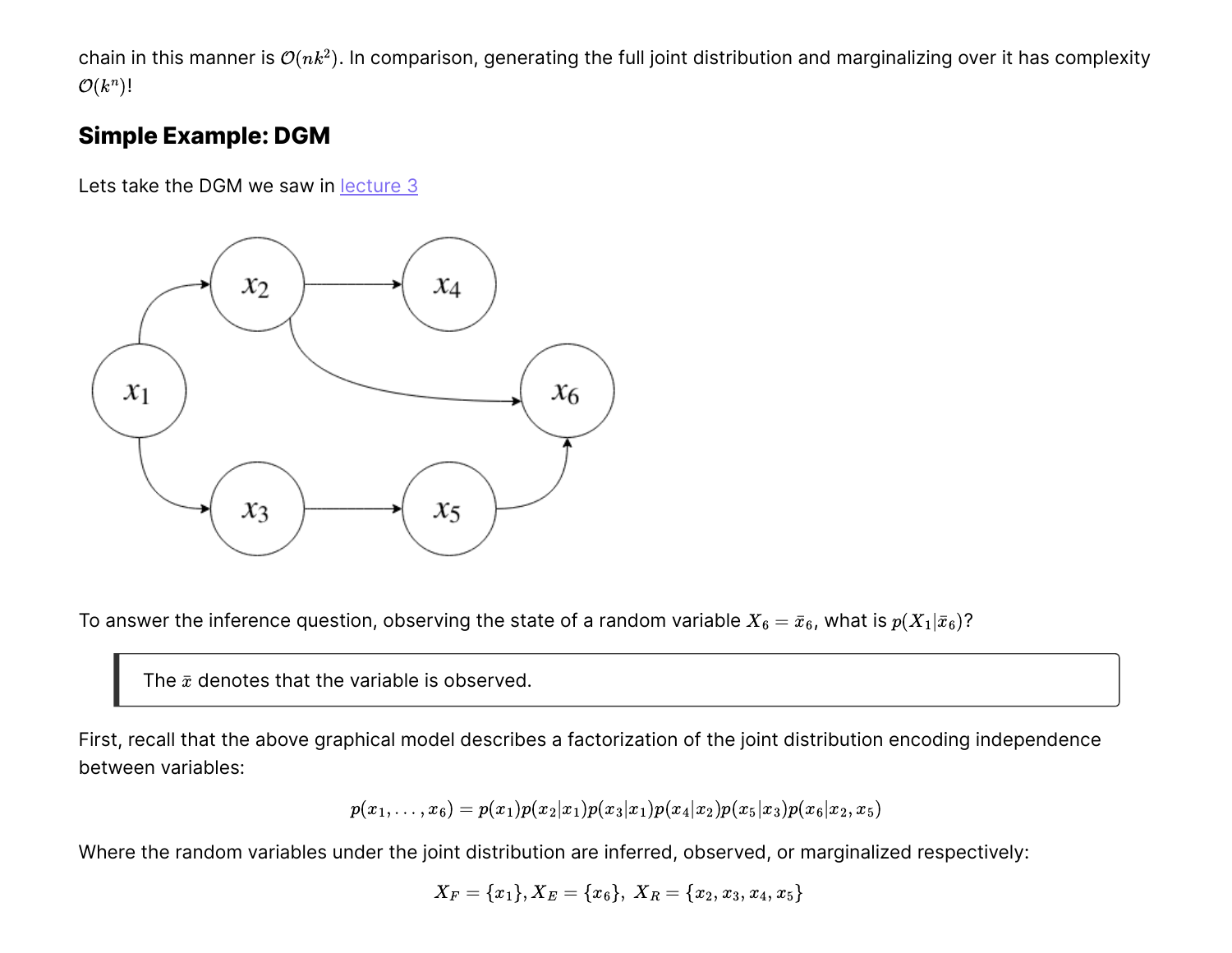$$
\begin{aligned} p(X_F|X_E) &= \frac{\sum_{X_R} p(X_F, X_E, X_R)}{\sum_{X_F, X_R} p(X_F, X_E, X_R)} \\ \Rightarrow p(x_1|\bar{x}_6) &= \frac{p(x_1,\bar{x}_6)}{p(\bar{x}_6)} \\ &= \frac{p(x_1,\bar{x}_6)}{\sum_{x \in X_F, X_R} p(x,\bar{x}_6)} \end{aligned}
$$

to compute  $p(x_1, \bar{x}_6)$ , we use variable elimination

$$
p(x_1,\bar{x}_6)=p(x_1)\sum_{x_2}\sum_{x_3}\sum_{x_4}\sum_{x_5}p(x_2|x_1)p(x_3|x_1)p(x_4|x_2)p(x_5|x_3)p(\bar{x}_6|x_2,x_5)\\=p(x_1)\sum_{x_2}p(x_2|x_1)\sum_{x_3}p(x_3|x_1)\sum_{x_4}p(x_4|x_2)\sum_{x_5}p(x_5|x_3)p(\bar{x}_6|x_2,x_5)\\=p(x_1)\sum_{x_2}p(x_2|x_1)\sum_{x_3}p(x_3|x_1)\sum_{x_4}p(x_4|x_2)p(\bar{x}_6|x_2,x_3)
$$

Note that  $p(\bar{x}_6|x_2, x_3)$  does not need to participate in  $\sum_{x_4}.$ 

$$
=p(x_1)\sum_{x_2}p(x_2|x_1)\sum_{x_3}p(x_3|x_1)p(\bar{x}_6|x_2,x_3)\sum_{x_4}p(x_4|x_2)\\=p(x_1)\sum_{x_2}p(x_2|x_1)\sum_{x_3}p(x_3|x_1)p(\bar{x}_6|x_2,x_3)\\=p(x_1)\sum_{x_2}p(x_2|x_1)p(\bar{x}_6|x_1,x_2)\\=p(x_1)p(\bar{x}_6|x_1)
$$

Finally,

$$
p(x_1|\bar{x}_6) = \frac{p(x_1)p(\bar{x}_6|x_1)}{\sum_{x_1} p(x_1)p(\bar{x}_6|x_1)}
$$

So, we've seen that the complexity of variable elimination is related to the elimination ordering. Unfortunately, finding the best elimination ordering is NP-hard. Though, there are some heuristics.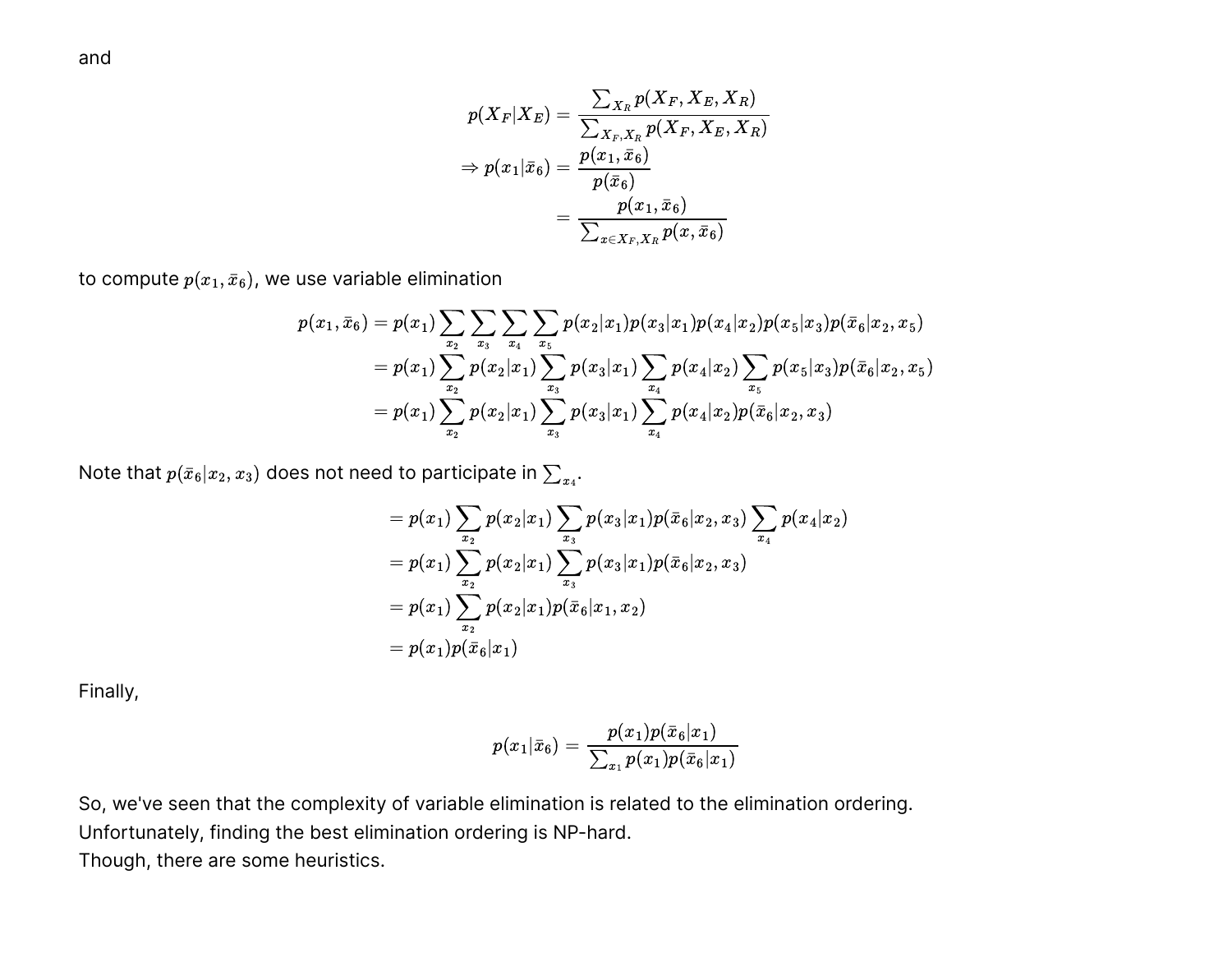### **Intermediate Factors**

In the above examples, each time we eliminated a variable it resulted in a new conditional or marginal distribution. However, in general eliminating does not produce a valid marginal or conditional distribution of the graphical model.

Consider the distribution given by

 $p(X, A, B, C) = p(X)p(A|X)p(B|A)p(C|B, X)$ 



Suppose we want to marginalize over  $X$ :

$$
p(A, B, C) = \sum_{X} p(X)p(A|X)p(B|A)p(C|B, X)
$$
  
=  $p(B|A) \sum_{X} p(X)p(A|X)p(C|B, X)$ 

However, the resulting term  $\sum_X p(X)p(A|X)p(C|B,X)$  does not correspond to a valid conditional or marginal distribution because it is unnormalized.

For this reason we introduce **factors**  $\phi$  which are not necessarily normalized distributions, but which describe the local relationship between random variables.

In the above example: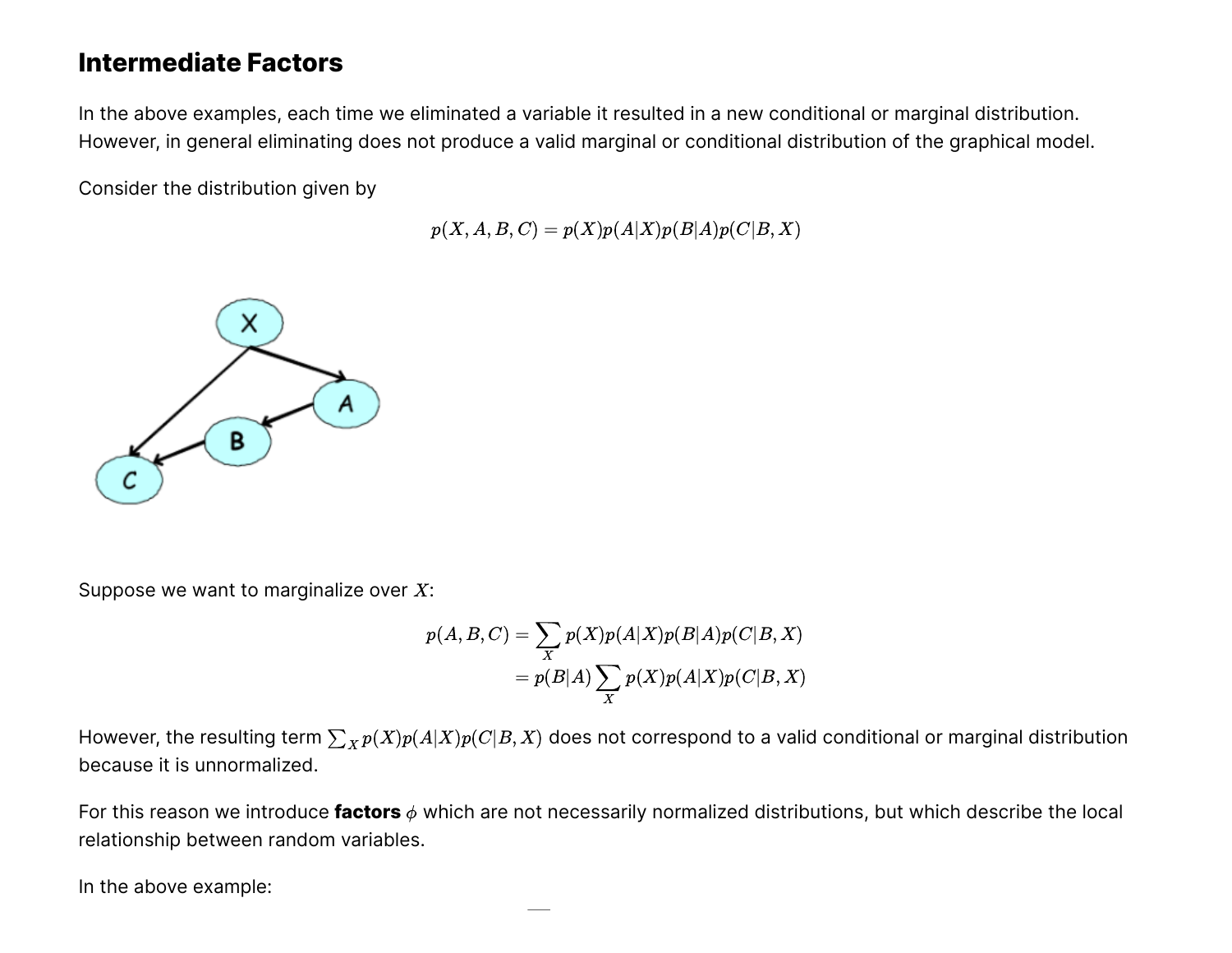$$
p(A, B, C) = \sum_{X} p(X)p(A|X)p(B|A)p(C|B, X)
$$
  
= 
$$
\sum_{X} \phi(X)\phi(A, X)\phi(A, B)\phi(X, B, C)
$$
  
= 
$$
\phi(A, B) \sum_{X} \phi(X)\phi(A, X)\phi(X, B, C)
$$
  
= 
$$
\phi(A, B)\tau(A, B, C)
$$

In this case the original conditional distributions are represented by factors over all variables involved. This obfuscates the dependence relationship between the variables encoded by the conditional distribution. Following marginalizing over  $X$  we introduce a new factor, denoted by  $\tau$  over the remaining variables.

Note that for directed acyclic graphical models, who are defined by factorizing the joint into conditional distributions, we introduce intermediate factors to only be careful about notation.

However, there are other kinds of graphical models (e.g. undirected graphical models, and factor graphs) that are not represented by factorizing the joint into a product of conditional distributions. Instead, they factorize into a product of local factors, which will need to be normalized.

By introducing factors, even for DAGs, we can write the variable elimination algorithm for any probabilistic graphical model:

#### **Sum-Product Inference**

Computing  $P(Y)$  for *directed* and *undirected* models is given by sum-product inference algorithm

$$
\tau(Y) = \sum_{z} \prod_{\phi \in \Phi} \phi(z_{Scope[\phi] \cap Z}, y_{Scope[\phi] \cap Y}) \quad \forall Y
$$

where  $\Phi$  is a set of potentials or factors.

For **directed models**,  $\Phi$  is given by the conditional probability distributions for all variables

$$
\Phi = \{\phi_{x_i}\}_{i=1}^N = \{p(x_i|\text{parents}(x_i))\}_{i=1}^N
$$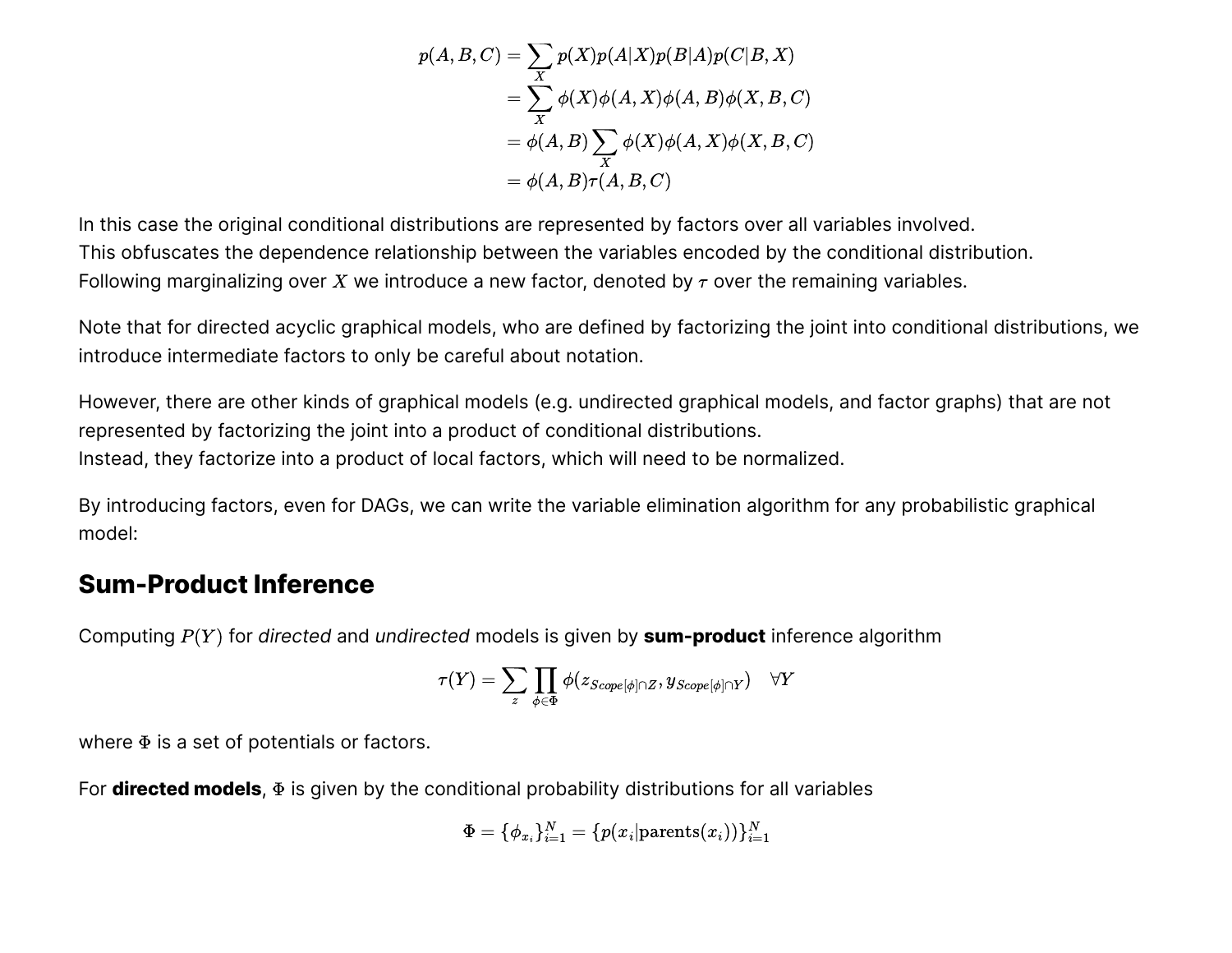where the sum is over the set  $Z = X - X_F$ . The resulting term  $\tau(Y)$  will automatically be normalized.

For **undirected models**,  $\Phi$  is given by the set of unnormalized potentials. Therefore, we must normalize the resulting  $\tau(Y)$ by  $\sum_{Y} \tau(y)$ .

#### **Example: Directed Graph**

Take the following directed graph as example



This describes a factorization of the joint distribution:

 $p(C, D, I, G, S, L, H, J) = p(C)p(D|C)p(I)p(G|D, I)p(L|G)P(S|I)p(J|S, L)p(H|J, G)$ 

And for notational convenience, we can write the conditional distributions as factors.

 $\Phi = \{\phi(C), \phi(C, D), \phi(I), \phi(G, D, I), \phi(L, G), \phi(S, I), \phi(J, S, L), \phi(H, J, G)\}\$ 

If we are interested in inferring the probability of getting a job,  $P(J)$  we can perform exact inference on the joint distribution by marginalizing according to a specific variable elimination ordering.

#### **Example:**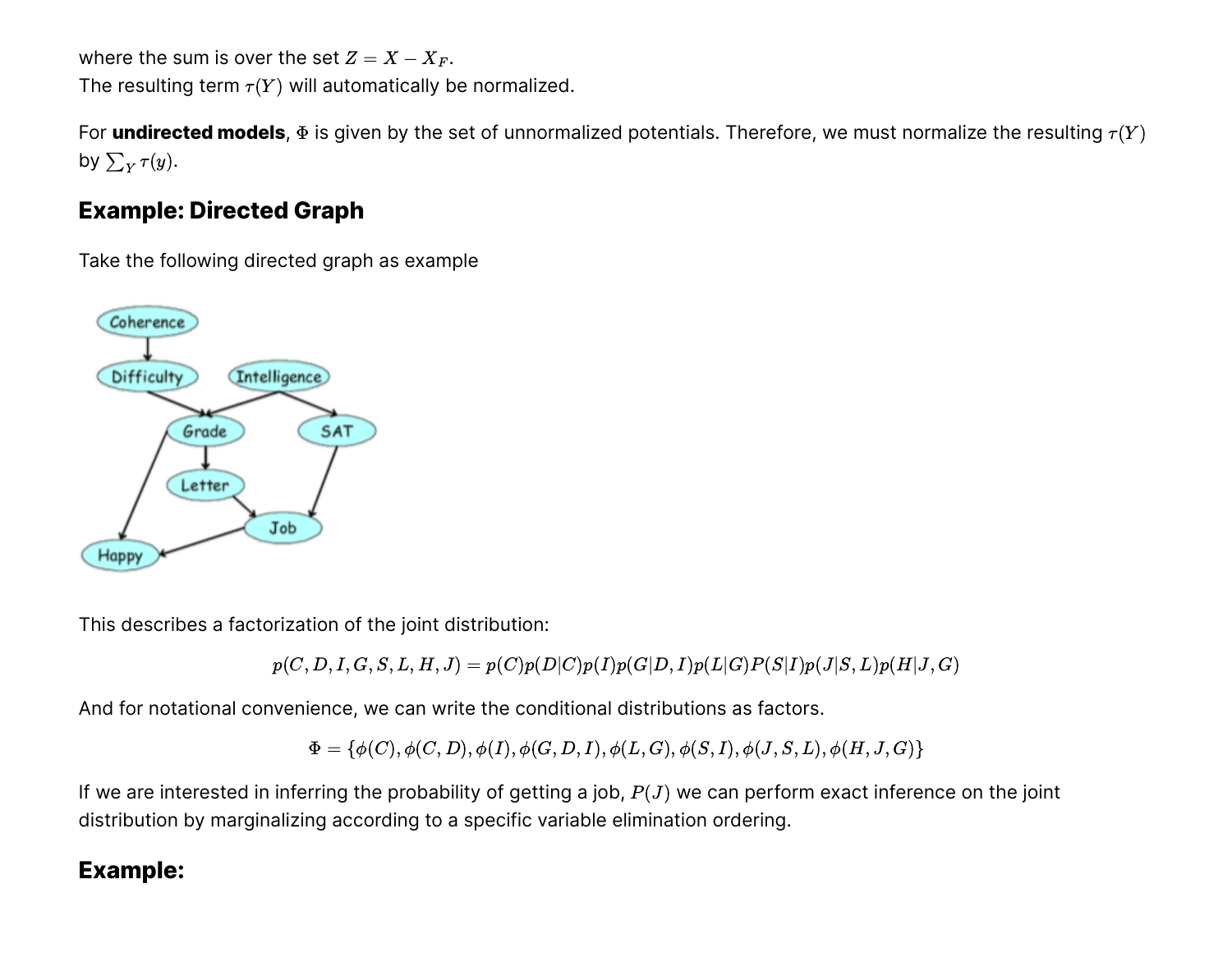Elimination Ordering  $\prec \{C, D, I, H, G, S, L\}$ 

Elimination Ordering 
$$
\prec
$$
 {C, D, I, H, G, S, L}  
\n $p(J) = \sum_{L} \sum_{S} \phi(L, L, S) \sum_{Q} \phi(L, G) \sum_{H} \phi(H, G, J) \sum_{P} \phi(S, I) \phi(I) \sum_{D} \phi(G, D, I) \sum_{Q} \phi(C, D, I)$   
\n $= \sum_{L} \sum_{S} \phi(J, L, S) \sum_{G} \phi(L, G) \sum_{H} \phi(H, G, J) \sum_{P} \phi(S, I) \phi(I) \sum_{P} \phi(G, D, I) r(D)}$   
\n $= \sum_{L} \sum_{S} \phi(I, L, S) \sum_{G} \phi(L, G) \sum_{H} \phi(H, G, J) \sum_{Q} \phi(S, I) \phi(I) r(G, I)$   
\n $= \sum_{L} \sum_{S} \phi(J, L, S) \sum_{Q} \phi(L, G) r(S, G) \sum_{H} \phi(H, G, J)$   
\n $= \sum_{L} \sum_{S} \phi(J, L, S) \sum_{G} \phi(L, G) r(S, G) r(G, J)$   
\n $= \sum_{L} \sum_{S} \phi(J, L, S) r(J, I, S)$   
\n $= \sum_{L} \sum_{S} \phi(J, L, S) r(J, I, S)$   
\n $= \sum_{L} \sum_{T} \phi(J, L, S) r(J, I, S)$   
\n $= \sum_{T} r(J, L)$   
\nNote again that because our original factors correspond to marginal and conditional distributions we do not need to  
renormalize the final factor  $r(J)$ .  
\nHowever, if we started with potential factors not from a conditional distribution, we would have to normalize  $\frac{r(J)}{\sum_{L}r(J)}$ .  
\n**Complexity of Variable Elimination Ordering**  
\nWe discussed previously that variable elimination ordering determines the computational complexity.  
\nThis is due to how many variables appear inside each sum.  
\nThe complexity of the VE algorithm is

Note again that because our original factors correspond to marginal and conditional distributions we do not need to renormalize the final factor  $\tau(J)$ .

However, if we started with potential factors not from a conditional distribution, we would have to normalize  $\frac{\tau(J)}{\tau^2}$ .  $\sum_{J}\overline{\tau(J)}$ 

### **Complexity of Variable Elimination Ordering**

We discussed previously that variable elimination ordering determines the computational complexity.

This is due to how many variables appear inside each sum.

Different elimination orderings will involve different number of variables appearing inside each sum.

The complexity of the VE algorithm is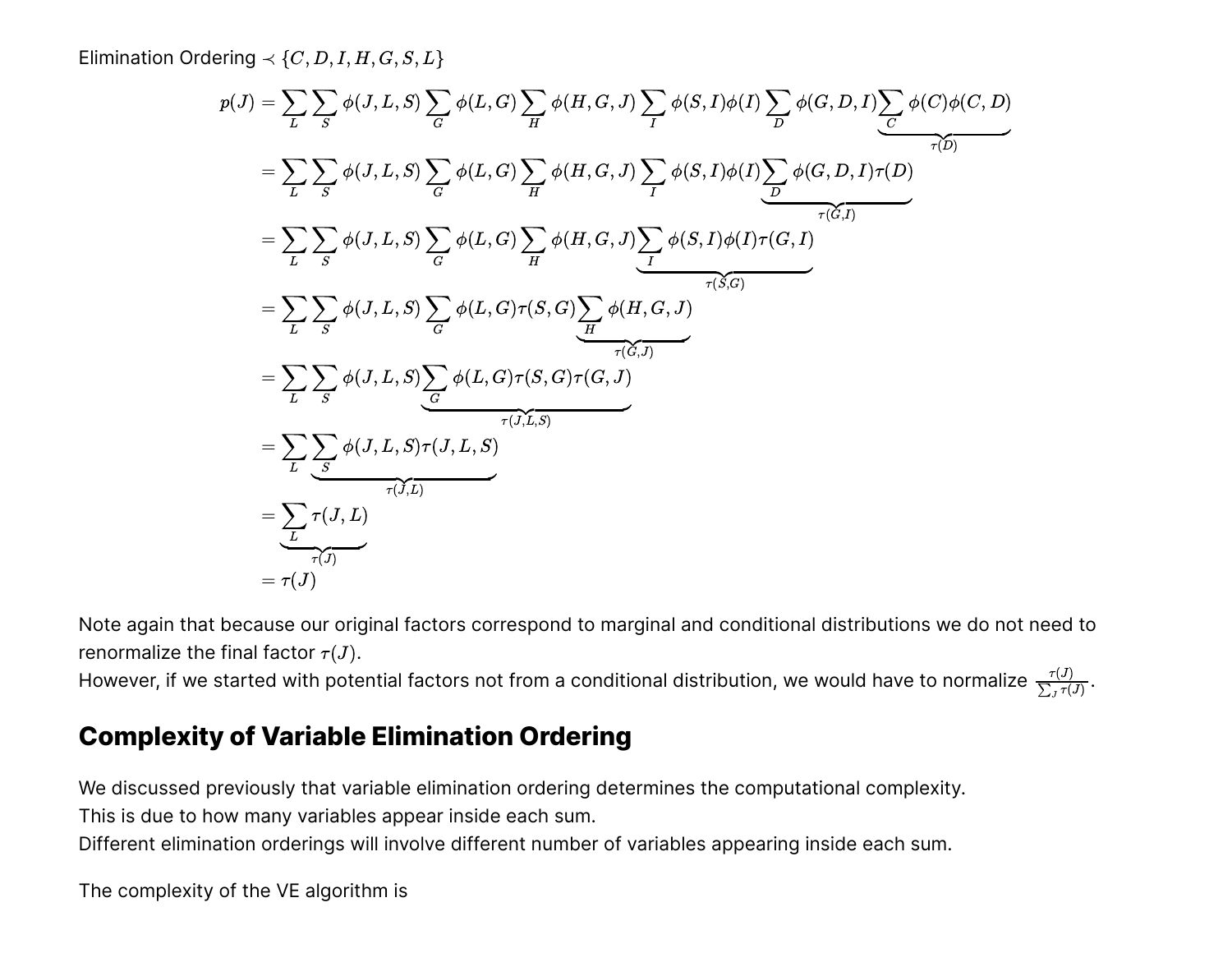#### where

- $m$  is the number of initial factors.
- $\boldsymbol{k}$  is the number of states each random variable takes (assumed to be equal here).
- $N_i$  is the number of random variables inside each sum  $\sum_{i\cdot}$
- $N_{\max} = \mathrm{argmax}_i N_i$  is the number of random variables inside the largest sum.

### **Example: Complexity of Elimination Ordering**  $\prec \{C, D, I, H, G, S, L\}$

Let us determine the complexity for the example above.

Here are all the initial factors:

$$
\Phi=\{\phi(C),\phi(C,D),\phi(I),\phi(G,D,I),\phi(L,G),\phi(S,I),\phi(J,S,L),\phi(H,J,G)\}
$$

So  $m = |\Phi| = 8$ 

Here are all the sums, and the number of random variables that appear in them